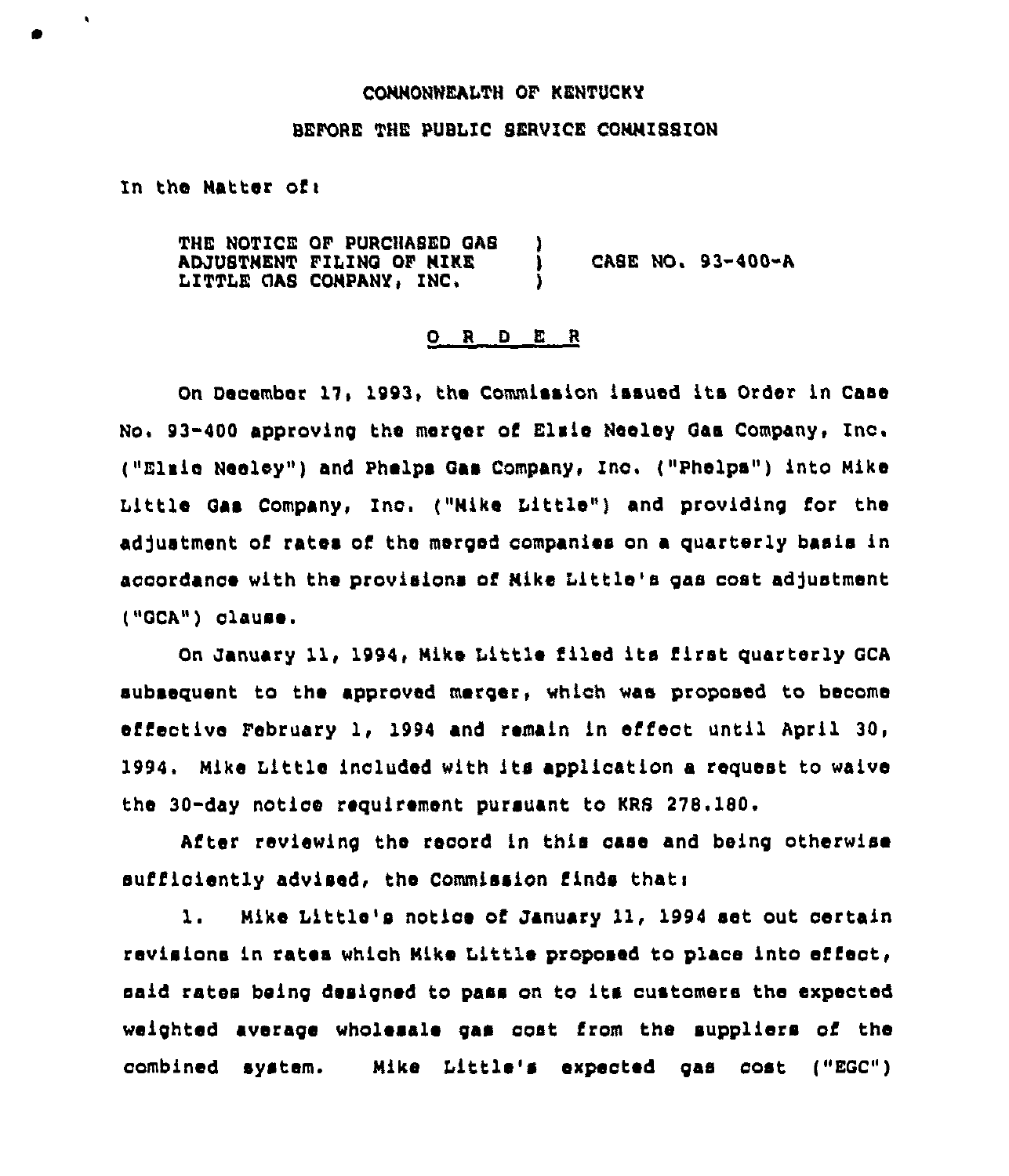adjustment for the quarter beginning February 1, 1994 is  $$4.1173$ per Nof.

2. Nike Little's notice set out no refund adjustment.

3. Nike Little's notice included a current quarter aotual «d3ustment ("AA") for the oombined company in the amount of .79 cent par Nof to compensate for under-recoveries experienced by Nike Little, Elzie Neeley, and Phelps through the operation of their gas coat recovery procedures during the months of August, September, and October 1993. Nike Little's total AA in the amount of .79 cent per Mcf is calculated to collect only the current under-recovery of the combined system. Remaining AAs of the individual companies are set out separately and will be added to the rates of the three system segments as separate components of their rates until they expire. This methodology appears reasonable and should be approved.

4. The combined effect of the above adjustments is Nike Little's gas cost recovery rate ("OCR") in the amount of \$4.<sup>1252</sup> per Ncf.

5. The rates set out in the Appendix to this Order, pursuant to the OCA provisions approved by the Commission in its Order in Case No. 90-077 dated December 7, 1990, are fair, just, and reasonable, in the public interest, and should be effective with gas supplied on and after the date of this Order.

 $-2-$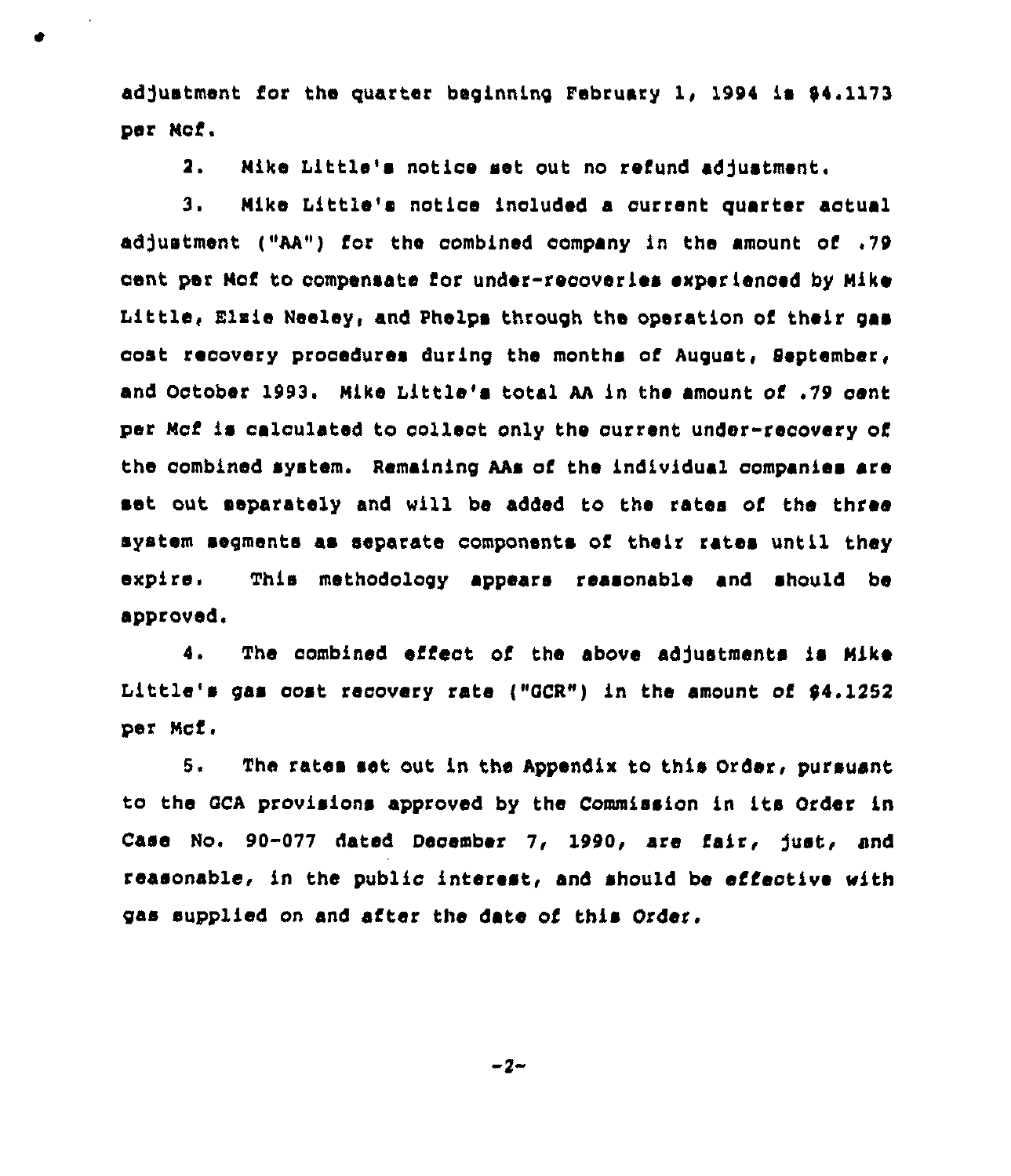IT IS THEREFORE ORDERED that:

rates in the Appendix, attached hereto 1. The and incorporated herein, are fair, just, and reasonable, and are approved effective with gas supplied on and after the date of this Order.

Within 30 days of the date of this Order, Mike Little  $2.$ shall file with this Commission its revised tariffs setting out the rates authorized herein.

Done at Frankfort, Kentucky, this 10th day of February, 1994.

## PUBLIC SERVICE COMMISSION

 $1$ rman

 $\overline{\text{Com}}$ sioner

ATTEST:

**Executatve**